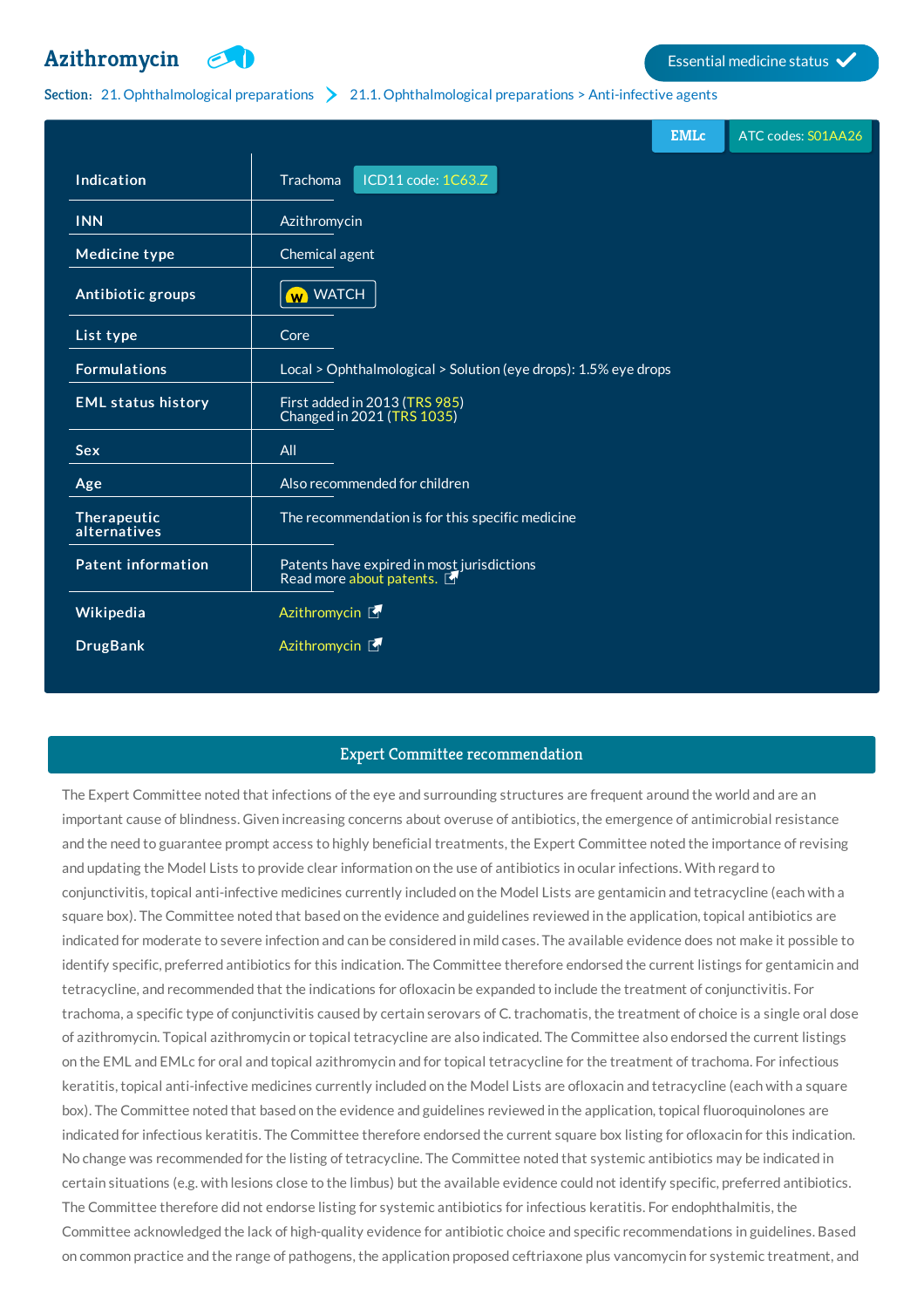vancomycin and ceftazidime by intravitreal administration for the empiric treatment of bacterial endophthalmitis. The Committee acknowledged that intravitreal treatment requires specialist training and adequate infrastructure to ensure safe administration. Given that bacterial endophthalmitis is a serious, sight-threatening infection, the Expert Committee recommended the current listings for ceftazidime, ceftriaxone and vancomycin be extended to include the indication of bacterial endophthalmitis as firstchoice treatment options.

# **Background**

Topical ophthalmological antibacterial medicines currently included in the Model Lists are summarized below: Azithromycin eye drops 1.5% (trachoma) Erythromycin eye ointment 0.5% (infections due to Chlamydia trachomatis or Neisseria gonorrhoeae) Gentamicin eye drops 0.3% (blepharitis, conjunctivitis) Ofloxacin eye drops 0.3% (infectious keratitis) Tetracycline eye ointment 1% (blepharitis, conjunctivitis, infectious keratitis, trachoma) Oral azithromycin is currently included in the Model Lists as a systemic single-dose treatment for trachoma. Ceftazidime and ceftriaxone and vancomycin are included in the Model Lists for other indications.

# Public health relevance

Conjunctivitis is an inflammation or infection of the conjunctiva characterized by dilatation of the conjunctival vessels and typically with associated discharge. Most episodes are from viral infection, with bacteria being the second most common cause. In children, however, bacterial infections can be more common than viral infections. The most common bacterial pathogens causing bacterial conjunctivitis are Streptococcus pneumoniae, Haemophilus influenzae and Moraxella catarrhalis. M. catarrhalis is a frequent bacterial cause of conjunctivitis in children. Infectious keratitis is an infection of the cornea and an important cause of visual impairment and blindness. It predominantly affects people in developing countries as well as contact lens users in developed countries. The mainstay of diagnosis is a Gram staining and culture of corneal samples to guide targeted treatment. The most common pathogens are: Pseudomonas sp., Staphylococcus sp., Streptococcus sp. and other Gram-negative organisms. Endophthalmitis can be exogenous (postoperative, trauma) or endogenous. Cataract surgery is the most common source of exogenous endophthalmitis with the most common causative pathogens being Gram-positive bacteria (Staphylococcus sp. or three Streptococcus sp.) while Gram-negative bacteria are a less common cause. Endogenous endophthalmitis is caused by bacterial pathogens in about half of the cases, mostly by Gram-positive bacteria (Staphylococcus sp. or Streptococcus sp.). In East Asia, Klebsiella pneumoniae is reported to be the leading pathogen responsible for endogenous endophthalmitis. Microbiological diagnosis through tap biopsy or vitrectomy is required to guide targeted antibiotic treatment. Surgical debridement and/or pars plana vitrectomy is in general required if the infection spreads beyond the choroid into the vitreous. Antibiotics can be administered by topical, subconjunctival, intravitreal, and/or systemic routes.

## **Benefits**

The application presented the results of a search for systematic reviews and meta-analyses of antibiotic therapy for ocular infections. Conjunctivitis Four systematic reviews were identified, including two on antibiotics for bacterial conjunctivitis (1,2) and two specific to the management of Chlamydia trachomatis conjunctivitis (trachoma) (3,4). A Cochrane systematic review summarized eleven randomized controlled trials (2116 patients) that compared topical antibiotics to placebo for acute bacterial conjunctivitis (1). The topical antibiotics used included azithromycin, bacitracin, besifloxacin, ciprofloxacin, chloramphenicol, fusidic acid, moxifloxacin, norfloxacin and polymyxin. The authors reported a modest benefit from topical antibiotics (risk ratio (RR) 1.36, 95% confidence interval (CI) 1.15 to 1.61) for early clinical resolution (day 2–5), and similarly for late resolution (RR 1.21, 95% CI 1.10 to 1.33) (day 6–10). There were no serious outcomes in either study arm. An individual patient-data meta-analysis of three randomized controlled trials (626 patients) also compared topical antibiotics with placebo for acute infective conjunctivitis (2). Antibiotics included chloramphenicol and fusidic acid. Cure was more likely at day 7 with antibiotic treatment (risk difference 0.08, 95% CI 0.01 to 0.04), and for those with purulent discharge and mild severity of eye redness in subgroup analysis. The effect was, however, modest and, given that the infection is largely self-limiting, the authors recommended the use of topical antibiotics only in selected patients. Neither of these two systematic reviews identified studies of head-to-head comparison of different antibiotics; therefore no systematic review data are available to guide the choice of antibiotics. A Cochrane systematic review of antibiotic treatment for trachoma included nine studies (1961 patients) comparing topical antibiotics with placebo, eight studies (1583 patients) comparing oral and topical antibiotics, and four cluster-randomized studies comparing oral azithromycin with delayed or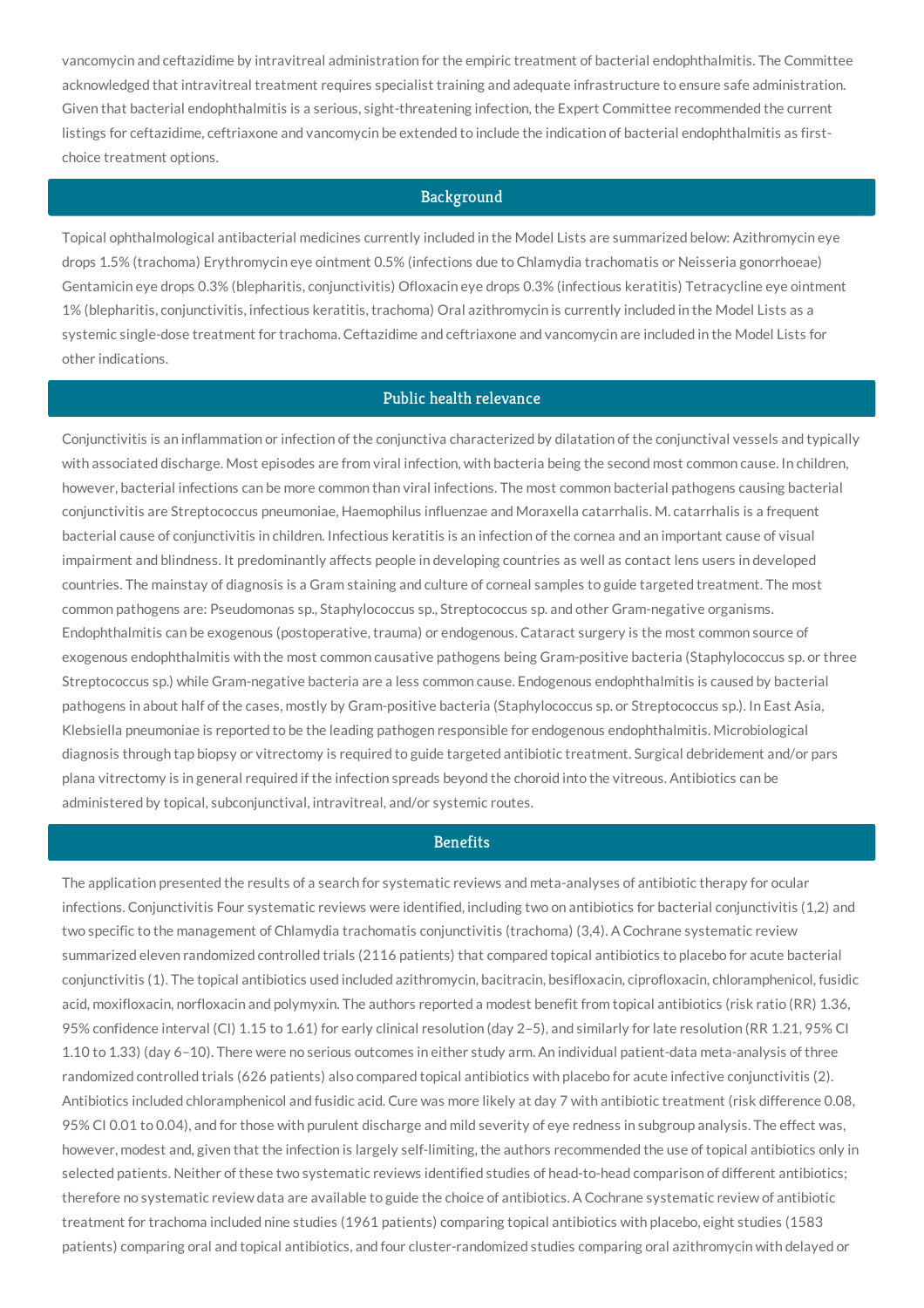no treatment (3). There was a benefit from antibiotics versus no treatment (RR 0.78, 95% CI 0.69 to 0.89) for cure after 3 months, but no statistically significant benefit after 12 months of follow-up (RR 0.74, 95% CI 0.55 to 1.0). No interaction effect was seen between studies comparing either topical or systemic antibiotics with placebo, nor was there a benefit from systemic versus topical antibiotics in studies comparing the two modes of application at 3 months (RR 0.97, 95% CI 0.81 to 1.16). However, a comparison between systemic azithromycin and topical tetracycline favoured azithromycin (RR 0.76, 95% CI 0.59 to 0.99) for the 12-month outcome of active trachoma, while there was no difference at 3 months (no effect size was reported). A systematic review and meta-analysis of three randomized controlled trials and nine observational studies (292 patients) evaluated antibiotic treatment in neonates with chlamydial conjunctivitis (4). The authors assessed the efficacy of various doses of systemic macrolides. Only cure rates of each study were reported with no direct comparisons. The only regimen that appeared to result in a lower cure rate compared to the other regimens reported was a single-dose treatment of azithromycin (60% cure rate), while a 3-day course of azithromycin and any of the regimens using 10–14 days of erythromycin had similar cure rates. No firm conclusions could be drawn on which antibiotic or regimen would be the most appropriate to use. A short course of azithromycin may be beneficial because of less concern about adherence when compared with a 14-day course of erythromycin. The cure rate of 60% in the study that used a single dose of azithromycin should be considered in the context of the original study which was a small observational study in only five neonates. Keratitis Two systematic reviews on antibiotic treatment for bacterial keratitis were identified (5,6). One review included eight randomized controlled trials and five observational studies that compared topical fluoroquinolones (ciprofloxacin, lemofloxacin, levofloxacin, moxifloxacin and ofloxacin) with a combination of an aminoglycoside (amikacin, gentamicin or tobramycin) plus cephalosporin (cefazolin, cefalotin, cefamandole, cefuroxime or cephaloridine) for treatment of (suspected) bacterial keratitis (5). No difference was found in achieving the primary outcome of healing between the treatment groups in the randomized controlled trials (odds ratio (OR) 1.05, 95% CI 0.64 to 1.73) but a benefit for fluoroquinolones was seen in observational studies (OR 2.37, 95% CI 1.08 to 5.21). When combining the study designs, no statistically significant effect was found (OR 1.47, 95% CI 0.90 to 2.41). When limited to microbiologically confirmed bacterial keratitis, no statistically significant benefit was seen for fluoroquinolones (OR 1.20, 95% CI 0.48 to 3.0). In the randomized controlled trials, there were fewer adverse events that were mild, while one observational study suggested a higher risk of perforations in the fluoroquinolone group, a finding not corroborated in other studies. The second review included 16 randomized controlled trials (1823 participants) that compared different topical antibiotics for the treatment of bacterial keratitis (6). No statistically significant difference in treatment success, time to cure or serious complications (including corneal perforation) between the groups was identified. Fluoroquinolones were found to be better tolerated in terms of ocular discomfort and chemical conjunctivitis than aminoglycoside–cephalosporin combinations (RR 0.20, 95% CI 0.10 to 0.41). However, fluoroquinolones increase the risk of corneal precipitates compared with the aminoglycoside–cephalosporin combinations (RR 24.4, 95% CI 4.68 to 126.9). Endophthalmitis No systematic reviews could be identified.

#### Additional evidence

The application presented the results of a search for clinical practice guidelines on the use of antibiotics for ocular infections. Conjunctivitis Five clinical practice guidelines were identified (7–11). The guideline by Azari and Barney, based on a systematic review of conjunctivitis diagnosis and treatment, mentions several options for management of uncomplicated bacterial conjunctivitis: no treatment, delayed treatment, or immediate antibiotic treatment (7). The likely benefits of treatment are: shorter duration of symptoms; decrease in transmissibility; and earlier return to school. If a decision is made to treat, any broadspectrum antibiotic eye drops can be viewed as equally effective (e.g. aminoglycosides, fluoroquinolones, macrolides and sulfonamides) given the lack of direct comparisons. The Médecins Sans Frontières guideline recommends cleaning eyes four times daily with boiled water with 0.9% sodium chloride, and to apply 1% tetracycline eye ointment twice daily for 7 days for suspected bacterial conjunctivitis, i.e. where there is abundant and purulent secretions, eyelids stuck together and unilateral at onset (8). The Conjunctivitis Preferred Practice Pattern® of the American Academy of Ophthalmology recommends considering topical agents for mild bacterial conjunctivitis, and obtaining a swab to guide targeted topical treatment given that methicillin-resistant S. aureus is a more frequently detected pathogen in severe conjunctivitis (9). No specific antibiotics are recommended because of the lack of data on benefit of one antibiotic over another. For trachoma, the guideline recommends either a single dose of azithromycin 1 g orally or doxycycline 100 mg twice daily for 7 days. The Australian guideline on the management of C. trachomatis eye infection recommends a single dose of azithromycin at 20 mg/kg body weight up to 1000 mg (10). Bhosai et al. also recommend the use azithromycin with the same single dose for the treatment of trachoma (12). The use of topical tetracycline ointment was discouraged because of adherence concerns. This is in keeping with a WHO guideline published in 2016 that was not formally